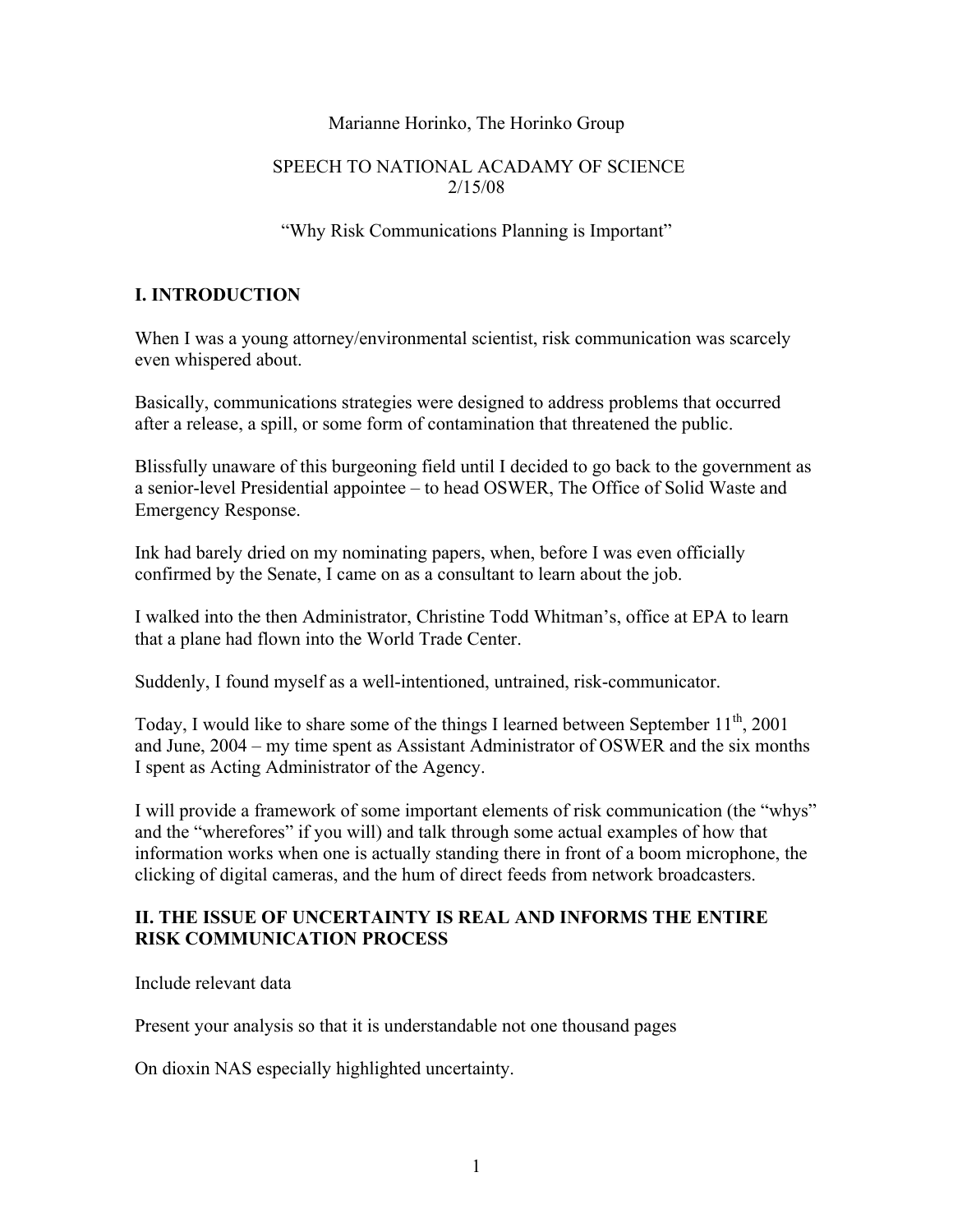Until ORD responds, no change in OSWER. Can't change risk management without new risk assessment unless compelling case.

• *Important not to have regulations and statutes all over the map.*

### **III. ELEMENTS OF RISK COMMUNICATION: RULES TO LIVE BY**

Risk communication planning falls into several major categories:

- Inreach:
- Outreach;
- Planning and Metrics;
- Credibility and Transparency

#### **INREACH**

Collaboration and partnering is the key to the success of any kind of risk communication.

In government, we are often called "the Federal Family," quite a misnomer, at times.

To the public, we are a great monolith, all speaking from the same page, furthering common public goals.

We all wish that this were always the case!

Careful, early and frequent collaboration with federal, state and local partners is essential to guarantee a consistent message.

*\*\*\*Establishment of JIC with NASA and CDC after the shuttle disaster*

Bring in credible partners in science, research, advocacy

The public gets confused when there are too many messengers

By incorporating other environmental experts into the decision making process, agencies can thoroughly assess and manage environmental and human health information

\*\*\**Bringing CDC into anthrax communications*

Work with other credible sources to share messages and information.

Conflicts and disagreements among organizations make communication with the public much more difficult.

\*\*\**Should we reopen the Hart Building?*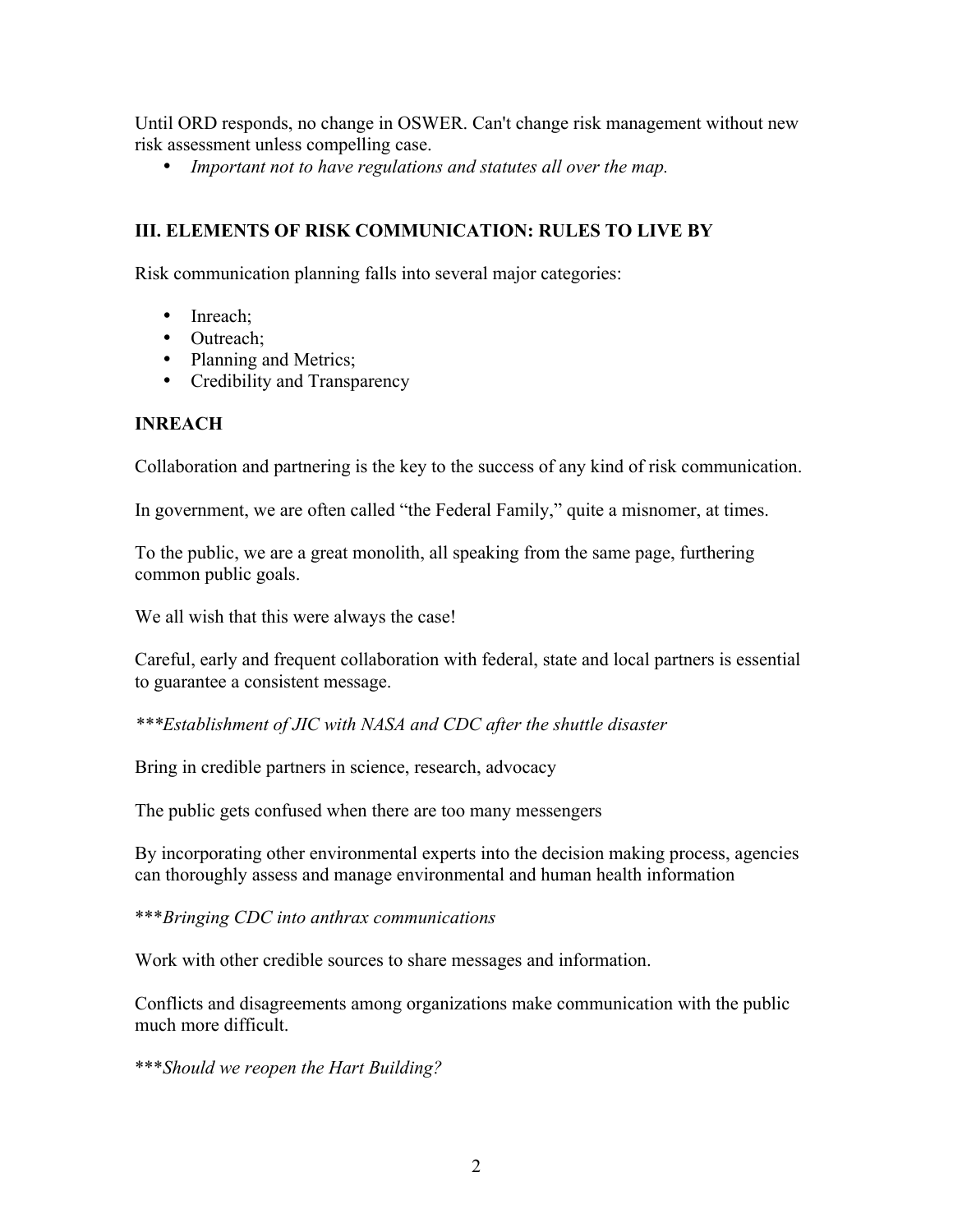### **OUTREACH**

Accept and involve the public as a partner. Mean it.

When thoroughly and adequately informed, the public can often play a key role in creating excellent ideas for helping its own communities.

True public involvement means listening as well as lecturing! Hear them out. They may have critical missing pieces to solve the puzzle.

Diverse approaches tailored to diverse audiences. It is important to have a representative of each affected community involved in the risk communication process.

\*\*\* *Recently, EPA recognized this issue, and began offering multi language versions of all of its risk information materials*

*\*\*\* Using language specific media to get messages out— Example, Fish health and safety in Boston—Portuguese In parts of California, Chinese or Hispanic.*

# **PLANNING AND METRICS**

Plan carefully and evaluate your efforts. A plan of action for situations that can pose significant health risks to the public and risks to the environment should be in place ahead of time.

Develop ways to evaluate how effectively you have communicated your message to the public.

Examples: Focus groups, baseline sampling, etc.

*\*\*\*Superfund clips file and counterpunch log*

### **CREDIBILITY COUNTS**

Be honest, frank, and open.

Trust and credibility are difficult to obtain, once lost they are almost impossible to regain.

The public will have more respect for you and your agency if you are straightforward and honest.

*\*\*\*\*Hazelton, PA – no buy-outs . . . Chemical engineer – standing ovation for "P2 will not happen overnight."*

### **HAVE COMPASSION**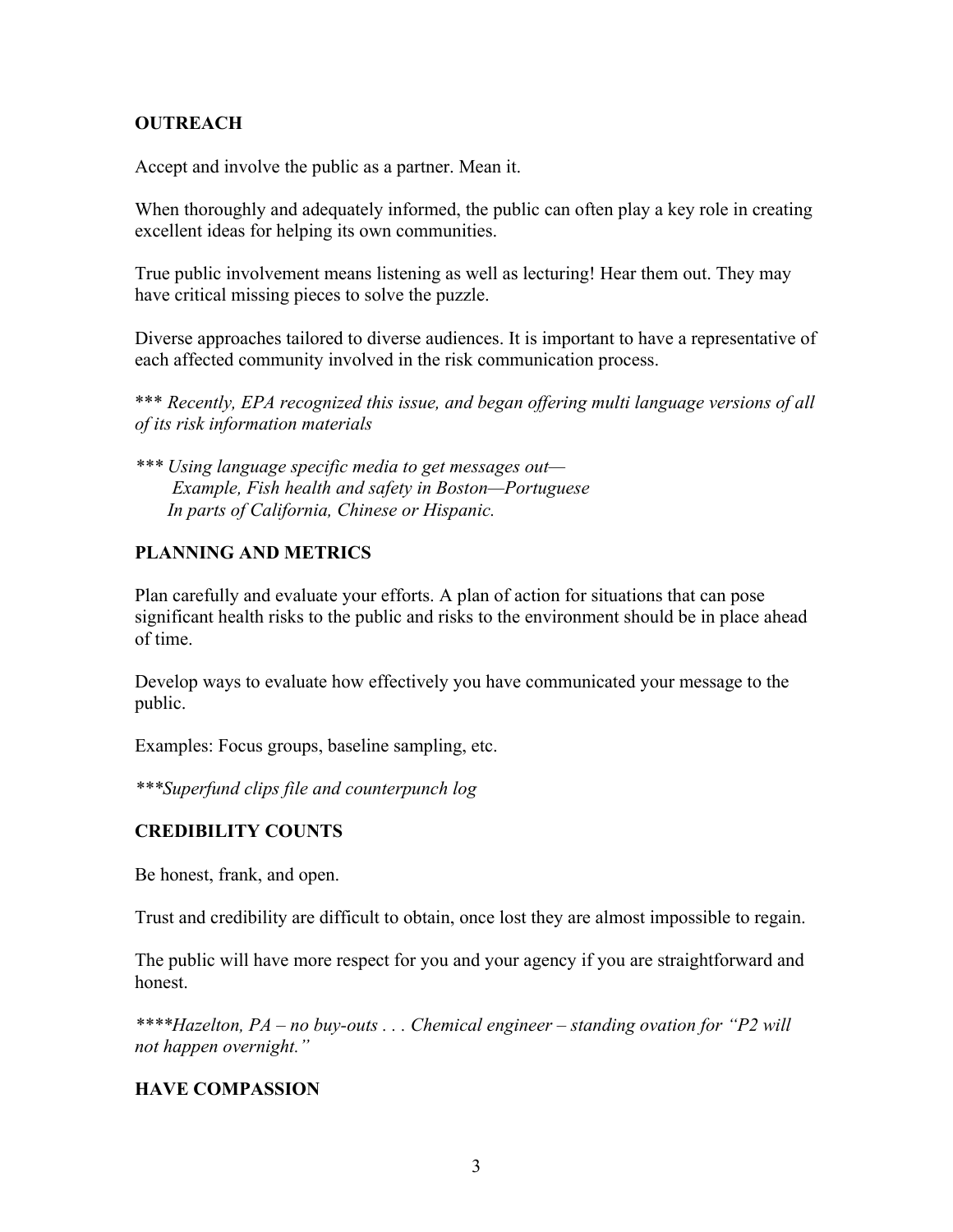Speak clearly and with compassion.

When you are dealing with a health threat or an environmental risk, you must be prepared to show compassion.

People often care more about trust, credibility, competence, fairness, and empathy than about statistics, details and deadly graphics

# **MEDIA MANAGEMENT**

*THINK LIKE A REPORTER—NOT A SCIENTIST*

Do background briefings well advance of any announcement

Talk about the process, the challenges and limitations

Reporters usually prefer simple facts, easy for fact-checkers

Think of their perspectives; know their deadlines and policies.

When talking with news reporters, be specific about the risk, do not make assumptions or give possible out-comes.

Be friendly but do not be mistaken, reporters are not your friends.

\*\*\**Examples of turning news coverage around on superfund, despite uncertainties and basically the same facts—*

 *Talk about backgrounding key reporters, building working relationships, telling it straight—but planning events around THEIR news cycles, not the scientists. Calling them when it's not a story helps guarantee a more fair, balanced article when it hits.*

### **CONCLUSIONS**

Uncertainty is real

Sometimes form is as important as substance in risk communication

Understanding the media helps ensure that messages are widely received

There is no magic bullet—the art of solid risk communication planning and is a key to meeting legal requirements, ensuring public participation and transparency, and preserving credibility, and helping the media protect the public's right-to-know.